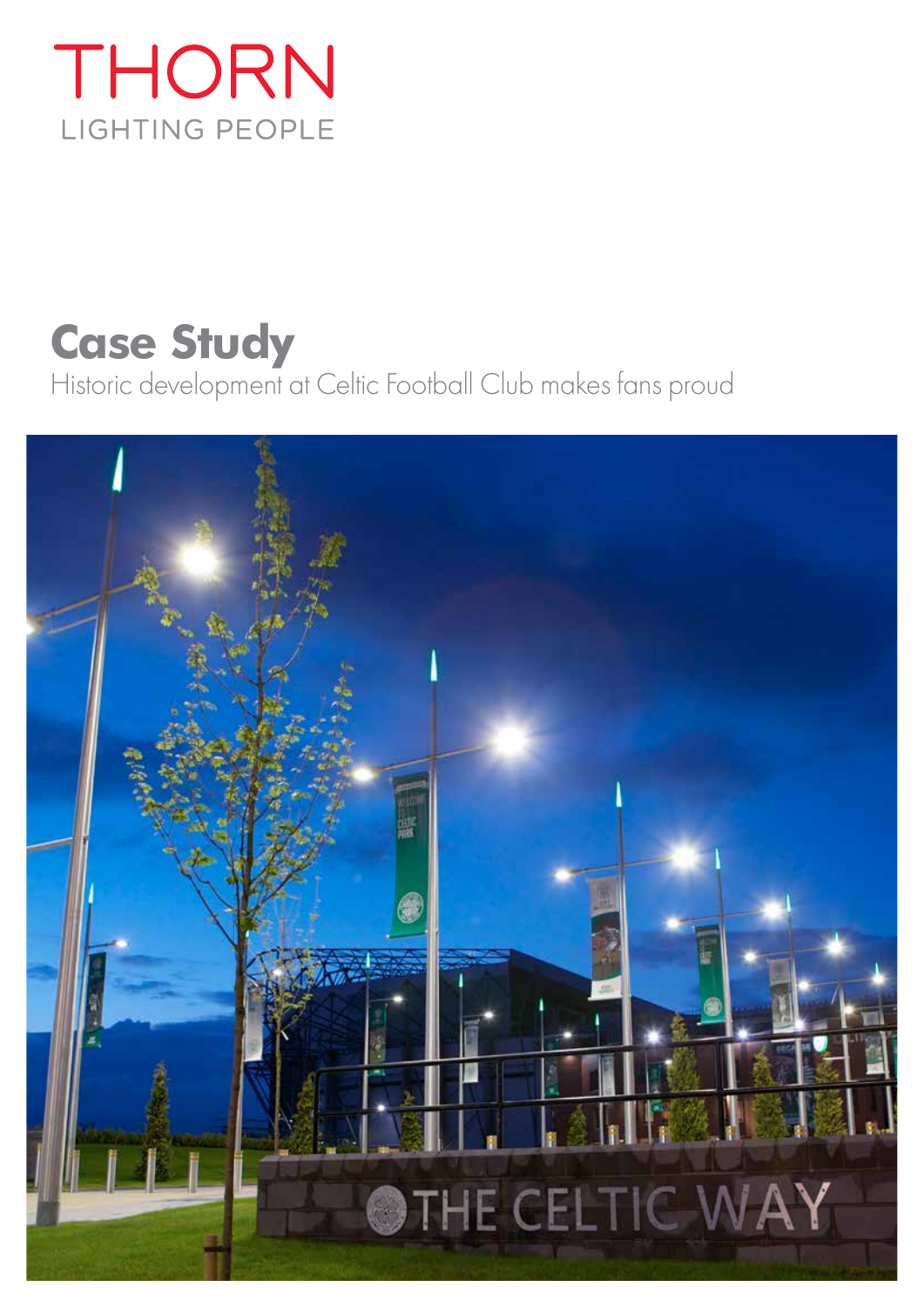**A Thorn Lighting scheme is putting the spotlight on Celtic Way, the iconic new thoroughfare that leads to the main entrance of Celtic Park – the home of Celtic Football Club.**

**Fans of Celtic Football Club have many reasons to be proud of their club. The team has won the Scottish League Championship on no fewer than 45 occasions, and were the first British club to win the European Cup in 1967. More recently, Celtic FC has won the Scottish League Championship and participated in the UEFA Champions League for the last three years running. On top of all that, Celtic Park is one of Europe's biggest and best attended stadia, with capacity for more than 60,000 fans.** 

To give supporters one more reason to be proud of their club, Celtic FC has completely transformed 'Celtic Way', the 150 metre thoroughfare that connects London Road to the main entrance of Celtic Park. Taking just nine months to complete, the new Celtic Way covers around 13,000 square metres – the size of two football pitches – and boasts a supporters' meeting area in the form of a fourleaf Kerrydale clover. It also features an iconic 7.5-metre-wide Celtic Crest made of highly polished Scottish whinstone.

To do justice to this high-profile development of Celtic Way, Celtic FC and its lead contractor Waterman Group needed an iconic lighting scheme. Eddie Murphy, Senior Electrical Engineer at Waterman Group, says, "We wanted lighting that would add to the dramatic features of the new Celtic Way and focus fans' attention on the attractions of the main boulevard. At the same time, we needed striking bespoke columns that reflect the success of the club – all in Celtic green of course."

Additional requirements were to light new car park areas to safe levels and to meet Celtic FC's requirement to hang banner ads from lighting columns. The lights also had to be highly reliable, as well as cost-effective and easy to maintain for years to come.

#### **The Waterman Group and Thorn Lighting Solution**

To provide the iconic lighting scheme Celtic FC needed, Waterman Group partnered with trusted lighting supplier Thorn Lighting. "We have worked with Thorn on several street lighting projects around the UK and we knew they had both the products and design capabilities we needed," says Eddie Murphy.

Once briefed on Celtic FC's requirements, the Thorn team proposed a solution based on sleek, eight-metre, brushed aluminium columns with illuminated green tips called 'finials'. The bespoke columns are equipped with striking, energy-efficient luminaires from Thorn's Dyana range, with in-built attachments strong enough to hang three-metre banner ads.

To illuminate the new car park areas to safe levels without taking attention away from the main boulevard, Thorn proposed a solution based on six-metre columns equipped with Isaro LED luminaires. "The Thorn Isaro luminaires are highly energy efficient and don't detract fans' attention from the main Celtic Way boulevard," says Eddie Murphy. "The six-metre columns we've used in the car park areas still have finials, but they aren't illuminated at night, ensuring that the main boulevard has a unique atmosphere."



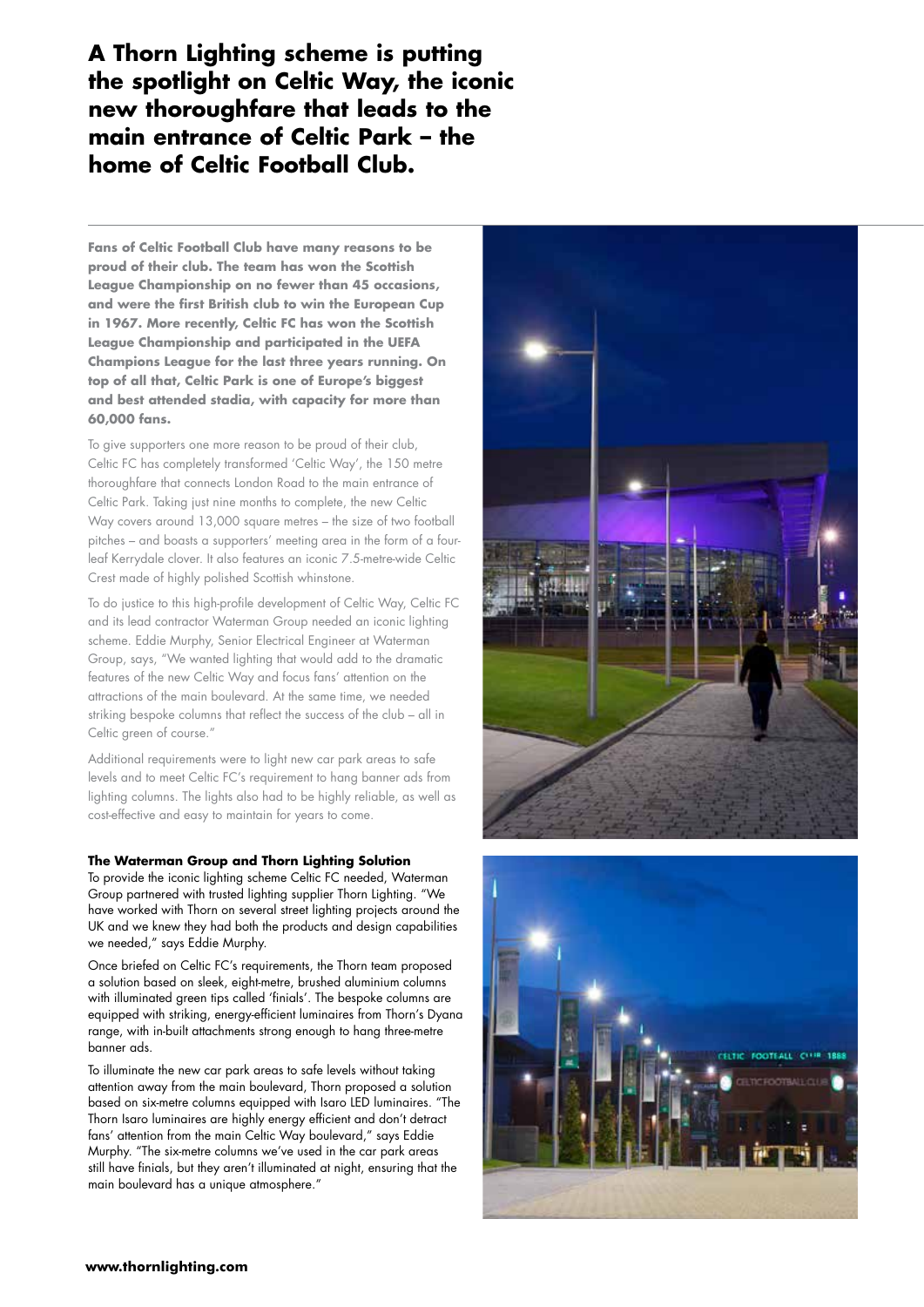

The Thorn design team used complex models to optimise the efficiency of the lighting scheme. "By optimising the distance between columns, the number of LEDs per luminaire and the driver current, the Thorn Design team helped us optimise the efficiency of the lighting scheme for Celtic FC," says Eddie Murphy. "The combination of great Thorn products and unique design expertise has helped to make the project a huge success."

The Thorn products used for Celtic Way were delivered by Thorn reseller MacLean Electrical and on-site installation was managed by local electrical contractor Pegasus Power & Communications. "All the project partners worked together seamlessly to ensure that the project was delivered successfully, on time and to budget," says Eddie Murphy.

#### **Making fans proud**

In partnership with Thorn, Waterman Group has delivered an iconic thoroughfare for Celtic FC and its fans. The newly opened Celtic Way made a huge splash at the opening ceremony of the 2014 Commonwealth Games, which was hosted at Celtic Park, providing a focal point for TV coverage and presenting an excellent image of the club to viewers around the world.

"Thorn has helped us deliver a hugely impressive, visually stunning lighting scheme that reflects Celtic FC's past glory, current success and future aspirations," says Eddie Murphy. "Celtic Way is now much more than the approach to Celtic Park – it's an attraction in its own right and we frequently see local people and fans stopping to take pictures and admire the Thorn columns and light fittings that line the central boulevard."

Celtic FC is delighted with the new lighting scheme, which enhances Celtic Way and its attractions. Robin Buchanan, Stadium General Manager of Celtic FC says, "Celtic Way is a stunning new public area for our supporters and Thorn's lighting scheme helps to show it to its best advantage. We will continue to progress and develop Celtic FC in the right direction to show that we are one of the world's leading football clubs and give our fans a club they can be proud of."

#### **Energy efficient lighting**

By using latest-generation LED technology, the Thorn Lighting solution maximises energy efficiency and minimises operating costs for Celtic FC. "We needed to get a big punch of light from fittings in the central boulevard, so it was important to use the most energy efficient luminaires available," says Eddie Murphy. "The Thorn DYANA LED fittings give us the same output as metal halide lamps while consuming just a small fraction of the energy, minimising energy costs and carbon emissions for Celtic FC."

#### **Major maintenance savings**

Celtic FC needed a highly reliable lighting scheme that would deliver week after week, with little or no maintenance required. The fact that Thorn Dyana LED and Isaro LED lanterns need almost no maintenance for many years made them an excellent choice for the football club.

"The Thorn products give us 50,000 hours of operation before we have to do anything, and we expect them to need virtually no maintenance for as long as 20 years," says Eddie Murphy. "Even if a component should fail, we can replace it easily with no need to replace the entire light fitting, which minimises costs for Celtic FC and extends the life of lighting investments."

#### **High-quality products**

Thorn combines the best components with strict manufacturing standards to provide high quality light fittings. "Thorn products are extremely high quality, reliable and durable, and provide the lighting levels they say they will," says Eddie Murphy. "We know they work because we've used them in the past, and we've been impressed once again with the quality and consistency of Thorn luminaires on the Celtic Way project.'

#### **Success in partnership with Thorn**

The close working relationship between Waterman Group and Thorn helped to make the Celtic Way project a success. "We worked closely with Derick Ramsay at Thorn," says Eddie Murphy. "He gave us tremendous confidence that the solution he was proposing would deliver the greatest possible visual impact for Celtic FC, as well as providing optimal energy efficiency, long-term reliability and excellent value. With Thorn, we get the expertise and support we need to help us and our clients succeed."

#### **Product used**



**eControl** From Thorn's 15 ways to save energy, the following are key to minimising energy consumption at Celtic Way:



### **Zoning of lighting**

Lighting in Celtic Way is zoned according to area use, with the iconic central boulevard lit with eight-metre columns and Thorn Dyana LED fittings, and car park areas lit with six-metre columns equipped with Thorn Isaro LED.



#### **System efficacy**

Thorn's LED products are highly energy efficient, helping to reduce ongoing energy costs and carbon emissions for Celtic FC.



#### **Maintenance schedule**

The Thorn Lighting scheme will require virtually no maintenance for the first six years, helping to minimise operational costs for Celtic FC.